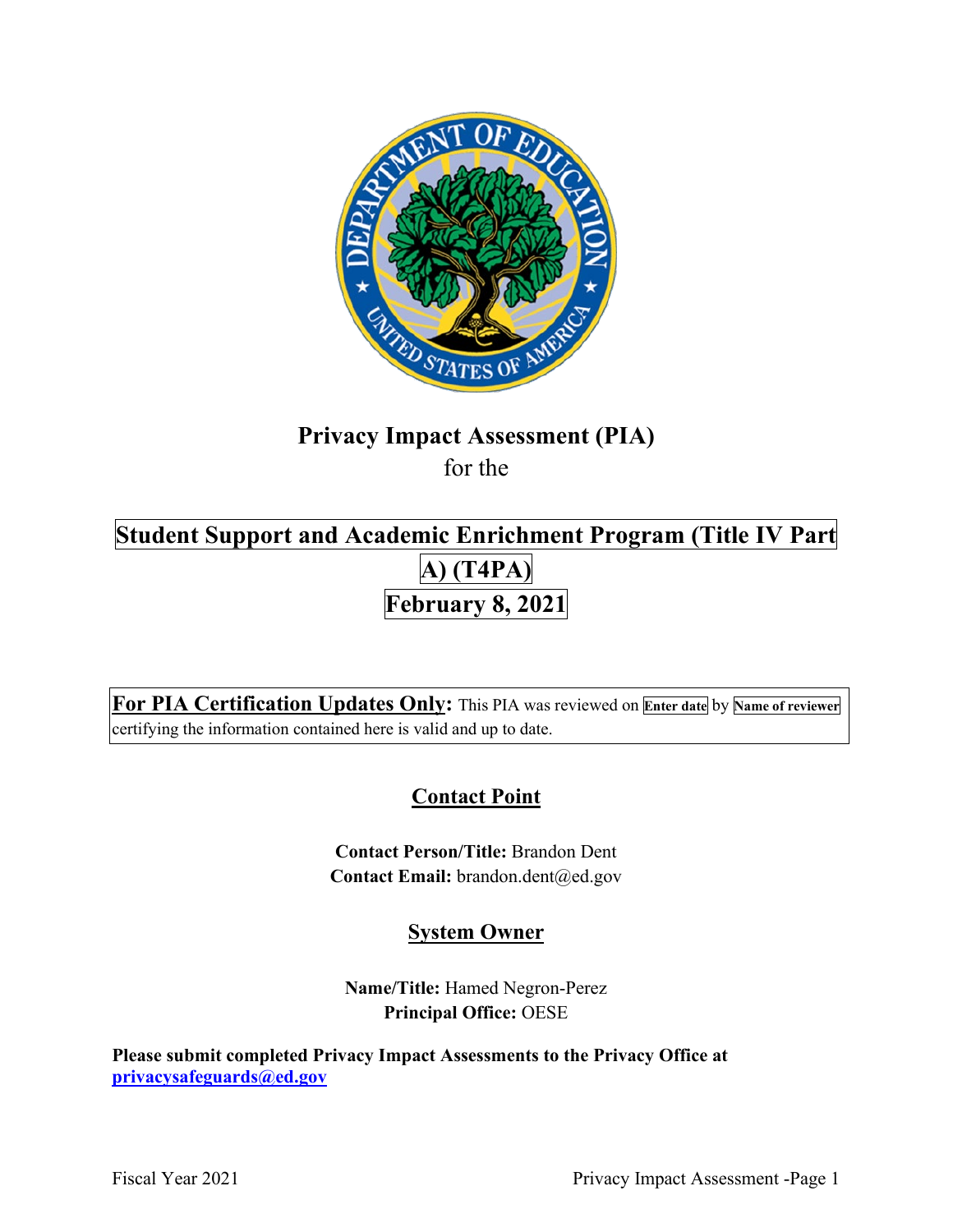*Please complete this Privacy Impact Assessment (PIA) on how personally identifiable information (PII) is collected, stored, protected, shared, and managed electronically by your system. You may wish to consult with your ISSO in completing this document. If a question does not apply to your system, please answer with N/A.* 

### **1. Introduction**

 **1.1.** Describe the system including the name, acronym, and a brief description of the program or purpose for the system. The Every Student Succeeds Act (ESSA) and Elementary and Secondary Education Act

(ESEA) are dedicated to creating equity of opportunity for all elementary and secondary students, allowing them to access a high-quality education with a new path toward comprehensive student success. These laws provide elementary and secondary students with a well-rounded education, safe and healthy environments, career readiness, and tools and resources for achieving digital competency and learning via the effective use of technology. To administer these laws, the Office of Safe and Supportive Schools (OSSS) within the U.S. Department of Education (Department), through the Student Support and Academic Enrichment Program Title IV Part A (T4PA) Technical Assistance Center, provides high-quality technical assistance, training, and support to State Educational Agencies (SEAs) to increase their capacity to assist Local Educational Agencies (LEAs) in implementing Student Support and Academic Enrichment Program (SSAE) program activities.

 representatives to communicate with each other, and a portal for the representatives to Under subpart 1 of Title IV, Part A of the ESEA, known as the SSAE program, each SEA is given the freedom and flexibility to determine the best approach to successfully implement the SSAE program for the students, schools, and LEAs within their jurisdiction. The OSSS provides assistance to SEAs through the T4PA Technical Assistance Center, which utilizes a public-facing website that is regularly updated by the T4PA Center Team. The T4PA system consists solely of this website, which includes three elements: information posted to a portal accessed by SEA and LEA representatives (e.g., resources, event calendars, reports, and best practices), discussion boards for these submit technical assistance requests. The discussion boards are accessible only through use of users' login credentials. The T4PA system is hosted on the Amazon Web Services (AWS) GovCloud. The server is composed of an Internet Information Services webserver and Structured Query Language Server backend.

The SEA and LEA designate representatives to access the website. These SEA and LEA points of contact register on the T4PA website in order to obtain login credentials. The T4PA system collects personally identifiable information (PII) from these points of contact solely for the purpose of producing login credentials for the website.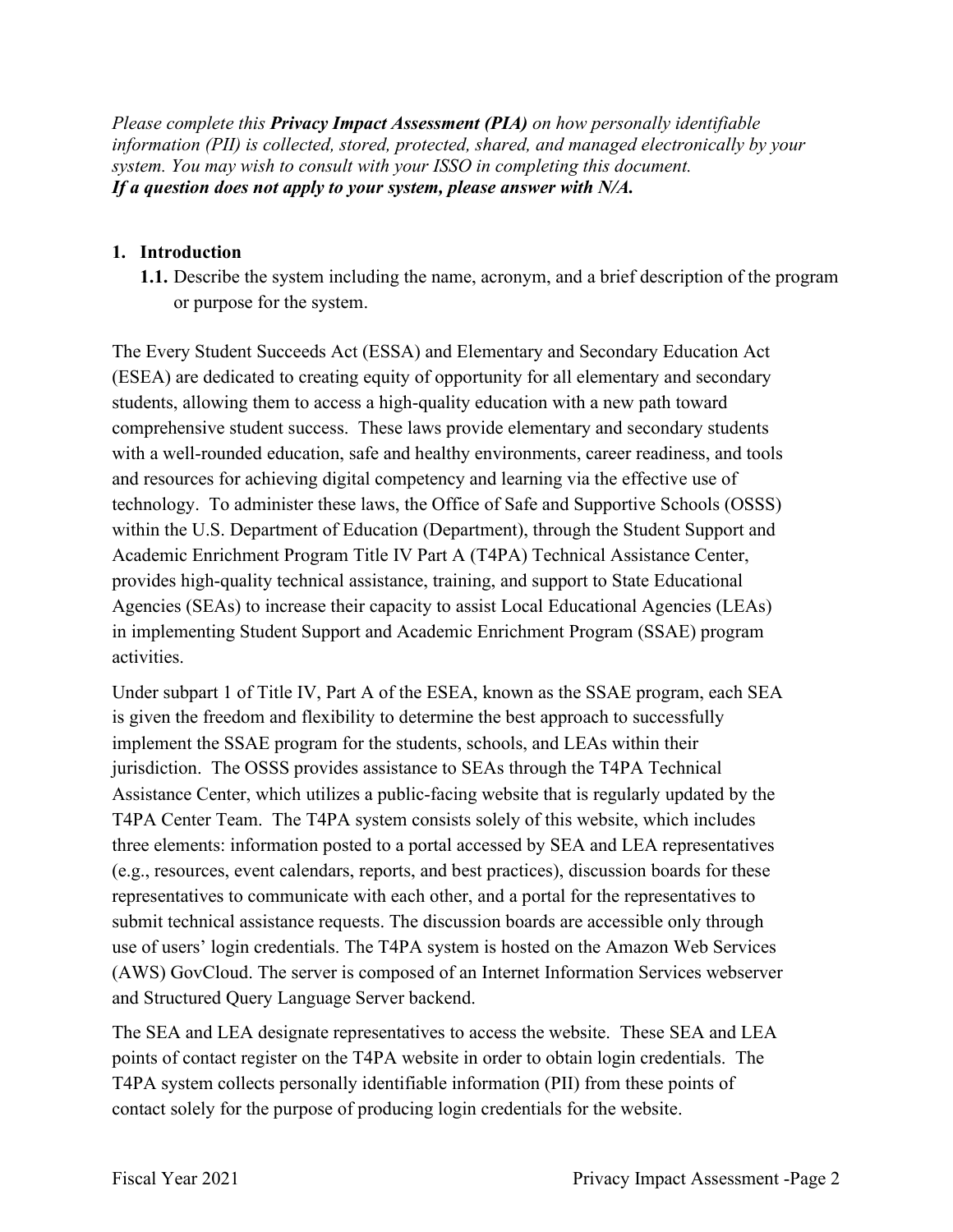**1.2.** Describe the purpose for which the personally identifiable information  $(PII)^{1}$  is collected, used, maintained, or shared.

 collaboration among SEAs and LEAs using discussion boards for sharing best practices Information collected is used to provide login credentials to access the system, which is a website that is used to disseminate T4PA guidance information and facilitate and success stories.

**1.3.** Is this a new system, or one that is currently in operation?

### Currently Operating System

**1.4.** Is this PIA new, or is it updating a previous version?

### New PIA

 a recent review of the system that the system maintains PII. As a result, the PTA needed There are no changes to the system, but it was determined by Department officials during to be revised, a PIA needed to be drafted, and privacy controls needed to be selected and implemented.

**1.5.** Is the system operated by the agency or by a contractor?

### Contractor

- **1.5.1.** If the system is operated by a contractor, does the contract or other acquisitionrelated documents include privacy requirements?
	- $\Box N/A$

Yes

### **2. Legal Authorities and Other Requirements**

### *If you are unsure of your legal authority, please contact your program attorney*

**2.1.** What specific legal authorities and/or agreements permit and regulate the collection and use of data by the system? Please include name and citation of the authority.

place of birth, mother's maiden name, etc. OMB Circular A-130, page 33 <sup>1</sup> The term "personally identifiable information" refers to information which can be used to distinguish or trace an individual's identity, such as their name, social security number, biometric records, etc. alone, or when combined with other personal or identifying information which is linked or linkable to a specific individual, such as date and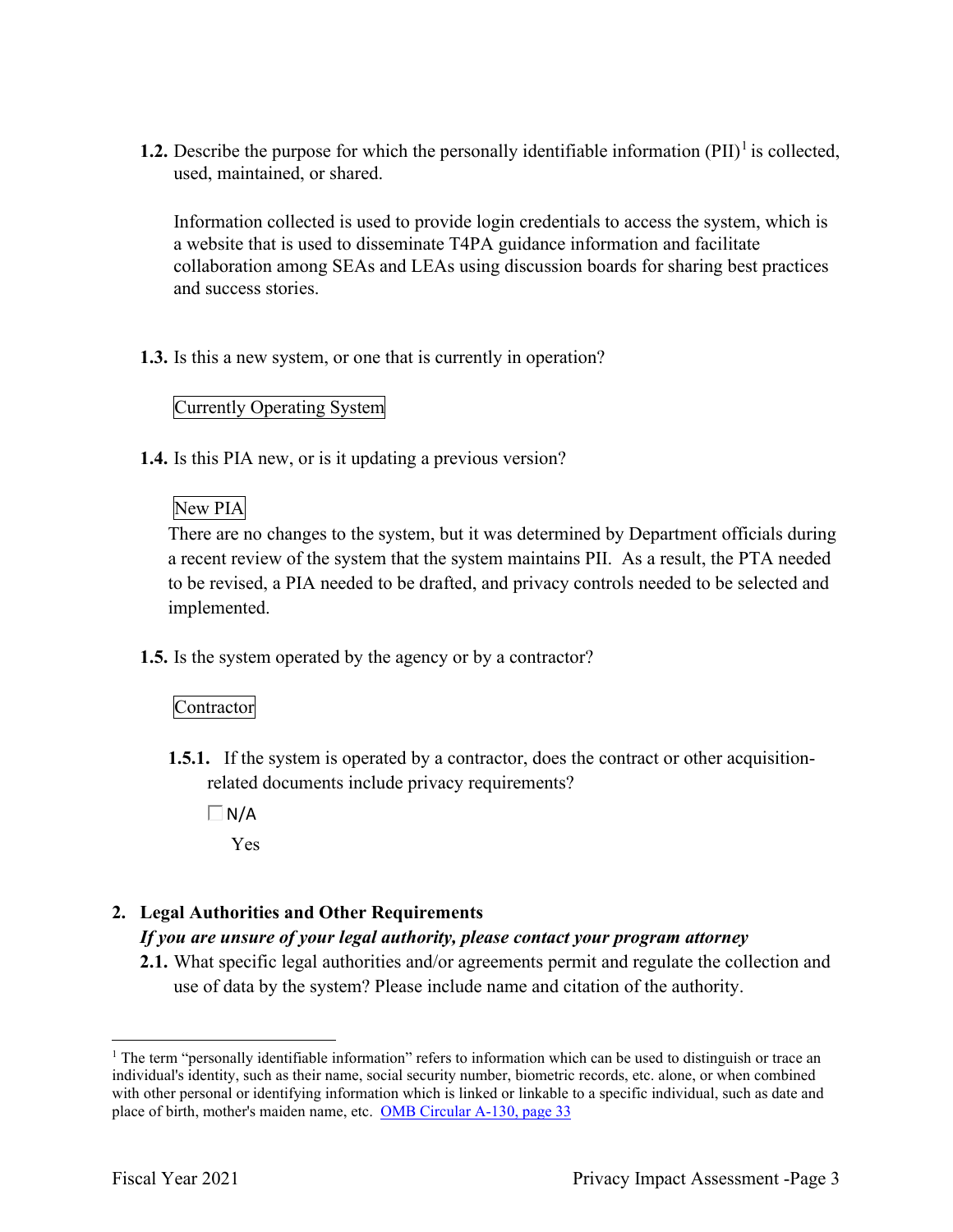The program is authorized by Title IV, Part A of the Elementary and Secondary Education Act (ESEA), as amended. The program regulations are in the U.S. Code of Federal Regulations at 34 CFR 222. These allow for the establishment and maintenance of the program, including determining LEA eligibility and for auditing eligible LEAs.

### **SORN**

such as a Social Security Number or other identification?<br>No **2.2.** Is the information in this system retrieved by an individual's name or personal identifier

**2.2.1.** If the above answer is **YES,** this system will need to be covered by Privacy Act System of Records Notice(s)  $(SORN(s))$ .<sup>2</sup> Please provide the SORN name, number, Federal Register citation and link, or indicate that a SORN is in progress.

 $\Box$  N/A

Click here to enter text.

 **2.2.2.** If the above answer is **NO**, explain why a SORN was not necessary. For Department, etc. example, the information is not retrieved by an identifier, the information is not maintained in a system of records, or the information is not maintained by the

 $\Box$ N/A

A SORN is not required because the information is not retrieved by a name or other identifier.

### **Records Management**

**If you do not know your records schedule, please consult with your records liaison or send an email to [RMHelp@ed.gov](mailto:RMHelp@ed.gov)** 

 **2.3.** What is the records retention schedule approved by National Archives and Records Administration (NARA) for the records contained in this system? Please provide all relevant NARA schedule numbers and disposition instructions.

 GRS 3.2, item 030 – Information Systems Security – Records are destroyed 10 years after last action is taken on the file, but longer retention is authorized if required for business use.

access and correct any PII maintained by ED. https://connected.ed.gov/om/Documents/SORN-Process.pdf<br>Fiscal Year 2021 Privacy Impact Assessment -Page 4  $2$  A System of Records Notice (SORN) is a formal notice to the public that identifies the purpose for which PII is collected, from whom and what type of PII is collected, how the PII is shared externally (routine uses), and how to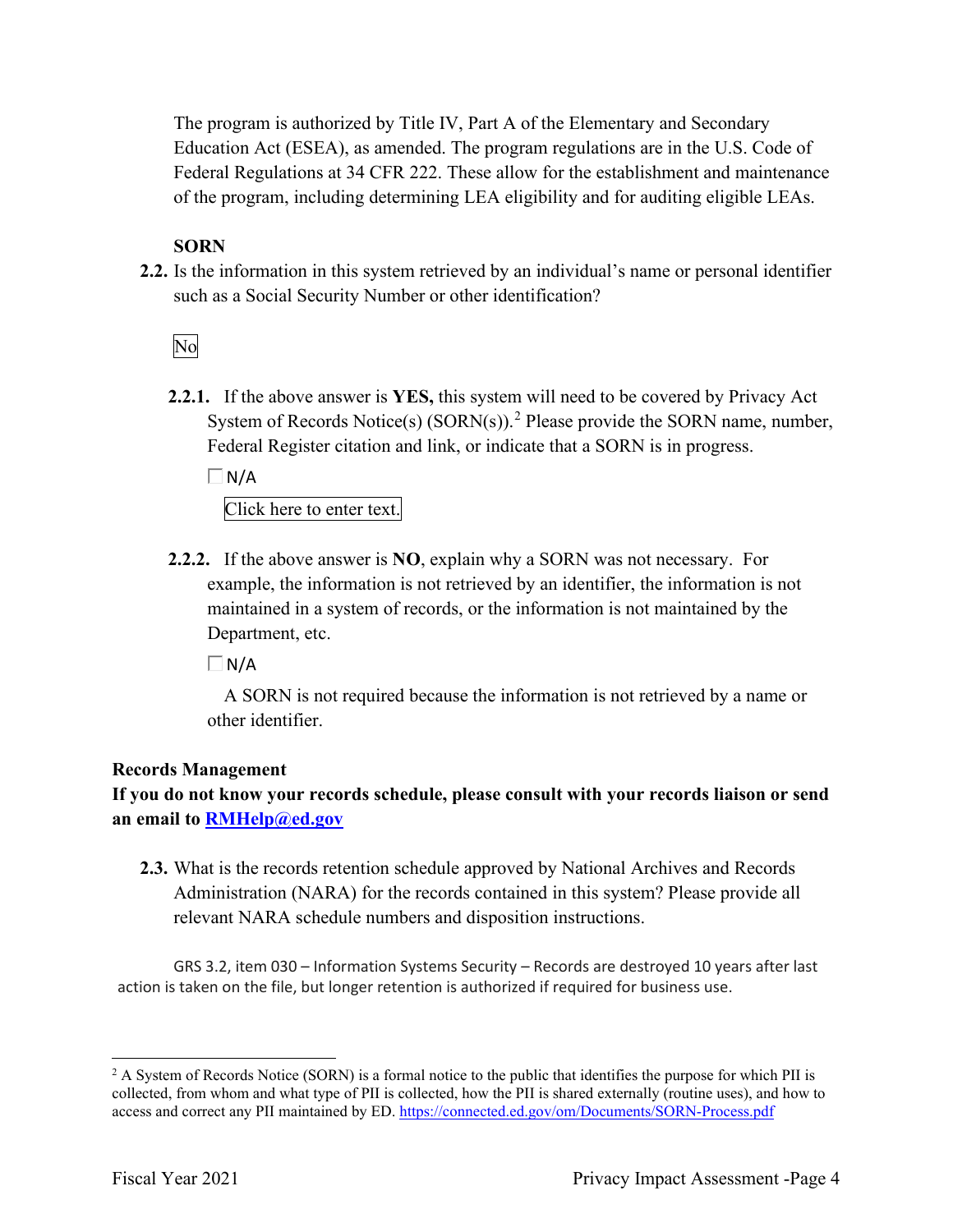**2.4.** Is the PII contained in this system disposed of appropriately, and in accordance with the timelines in the records disposition schedule?

Yes. All PII is disposed of upon termination of the system and per the Department's Records Disposition schedule (see: https://www2.ed.gov/notices/records-management/index.html)

### **3. Characterization and Use of Information**

### **Collection**

- **3.1.** List the specific PII elements (e.g., name, email, address, phone number, date of birth, Social Security, etc.) that the system collects, uses, disseminates, or maintains.
	- • SEA and LEA designated point of contact (POC):
		- o First Name
		- o Last Name
		- o Organization email
		- o Organization phone
		- o User ID
		- o Password
- stated in Question 1.2?<br>Yes **3.2.** Does the system collect only the minimum amount required to achieve the purpose

 assistance requests. The system collects only name and contact information to establish user accounts for the website. This is the minimum PII necessary to establish the accounts. Organization phone number is collected to provide contact information for resolving technical

**3.3.** What are the sources of PII collected (e.g., individual, school, another agency, commercial sources, etc.)?

Information is provided by LEA and SEA POCs

 **3.4.** How is the PII collected from the stated sources listed in Question 3.3 (e.g., paper form, web page, database, etc.)?

 SEA and LEA POCs request a user ID and the webmaster creates the user ID using an administrative interface. The password is generated automatically by the system and is emailed to the user.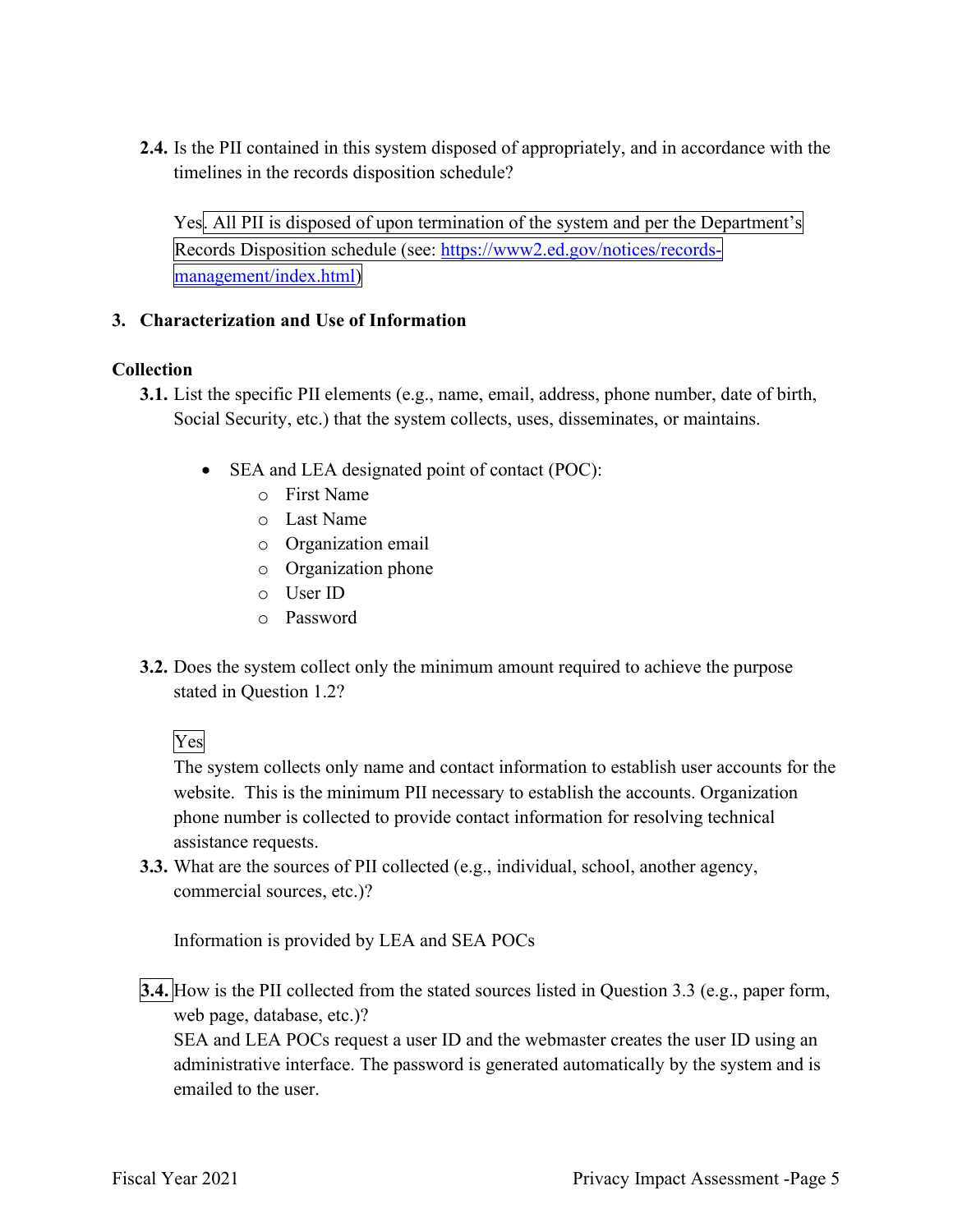**3.5.** How is the PII validated or confirmed to ensure the integrity of the information collected?<sup>3</sup> Is there a frequency at which there are continuous checks to ensure the PII remains valid and accurate?

 the data on the website are correct. The program office directly contacts the LEA and SEA to verify the contact details through a confirmation email. The user is responsible for making updates and ensuring

### **Use**

**3.6.** Describe how the PII is used to achieve the purpose stated in Question 1.2 above.

The information collected is used to create user login credentials to allow the users to communicate using a discussion board, receive technical assistance, and receive information disseminated by the center through the website.

 **3.7.** Is the system using PII for testing/researching new applications or information systems prior to deployment or for training employees?<br>No

**3.7.1.** If the above answer is **YES,** what controls are in place to minimize the risk and protect the data?

 Click here to enter text.  $\Box$  N/A

### **Social Security Numbers**

*It is the Department's Policy that, in order to collect Social Security Numbers, the System Owner must state the collection is: 1) authorized by law, 2) necessary for an agency purpose, and 3) there is no reasonable alternative.* 

 **3.8.** Does the system collect Social Security Numbers? Note that if the system maintains Social Security Numbers but does not explicitly collect them, answer 3.8.1 to address the purpose for maintaining them.



and communication with the individual whose information it is. <sup>3</sup> Examples include restricted form filling, account verification, editing and validating information as it's collected, and communication with the individual whose information it is.<br>Fiscal Year 2021 Privacy Impact Assessment -Page 6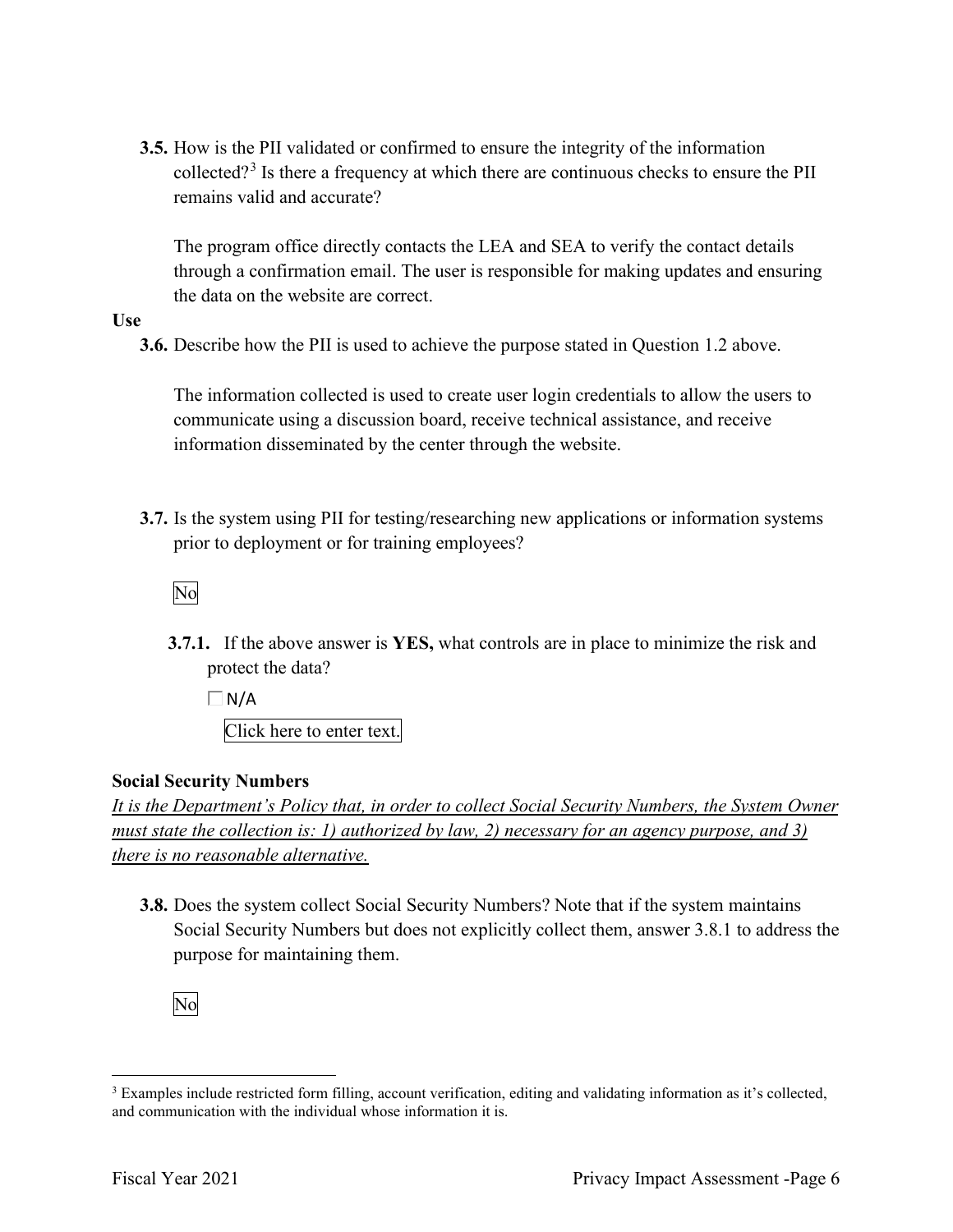**3.8.1.** If the above answer is **YES**, explain the purpose for its collection, and how the SSN will be used.

 $\Box$ N/A Click here to enter text.

 **3.8.2.** Specify any alternatives considered in the collection of SSNs and why the alternatives were not selected.

 $\Box$  N/A Click here to enter text.

### **4. Notice**

 its collection (e.g., direct notice, such as a Privacy Act Statement (if applicable) or public notice, such as a SORN, PIA,)? If notice is not provided, explain why not. **4.1.** How does the system provide individuals with notice about the collection of PII prior to

Users are required to agree to the Department's privacy policy on the page before using the website. The privacy policy is listed below.

### **PRIVACY POLICY**

 <https://www2.ed.gov/notices/privacy/index.html> Privacy Policy is inherited from Department Privacy Policy and linked on the site.

**4.2.** Provide the text of the notice or the link to the webpage where the notice is posted if notice is provided other than by SORN or PIA.

 $\Box$ N/A

<https://www2.ed.gov/notices/privacy/index.html>

 of previously collected PII), decline to provide PII, or opt out of the project?. **4.3.** What opportunities are available for individuals to consent to uses (including new uses

The LEAs and SEAs are required by the Department to submit the information.

 the practice, policy, or activities that affect the PII and privacy to ensure that individuals are aware of and can consent to, where feasible, these changes? **4.4.** Is the notice referenced in Question 4.1 reviewed and revised when there are changes in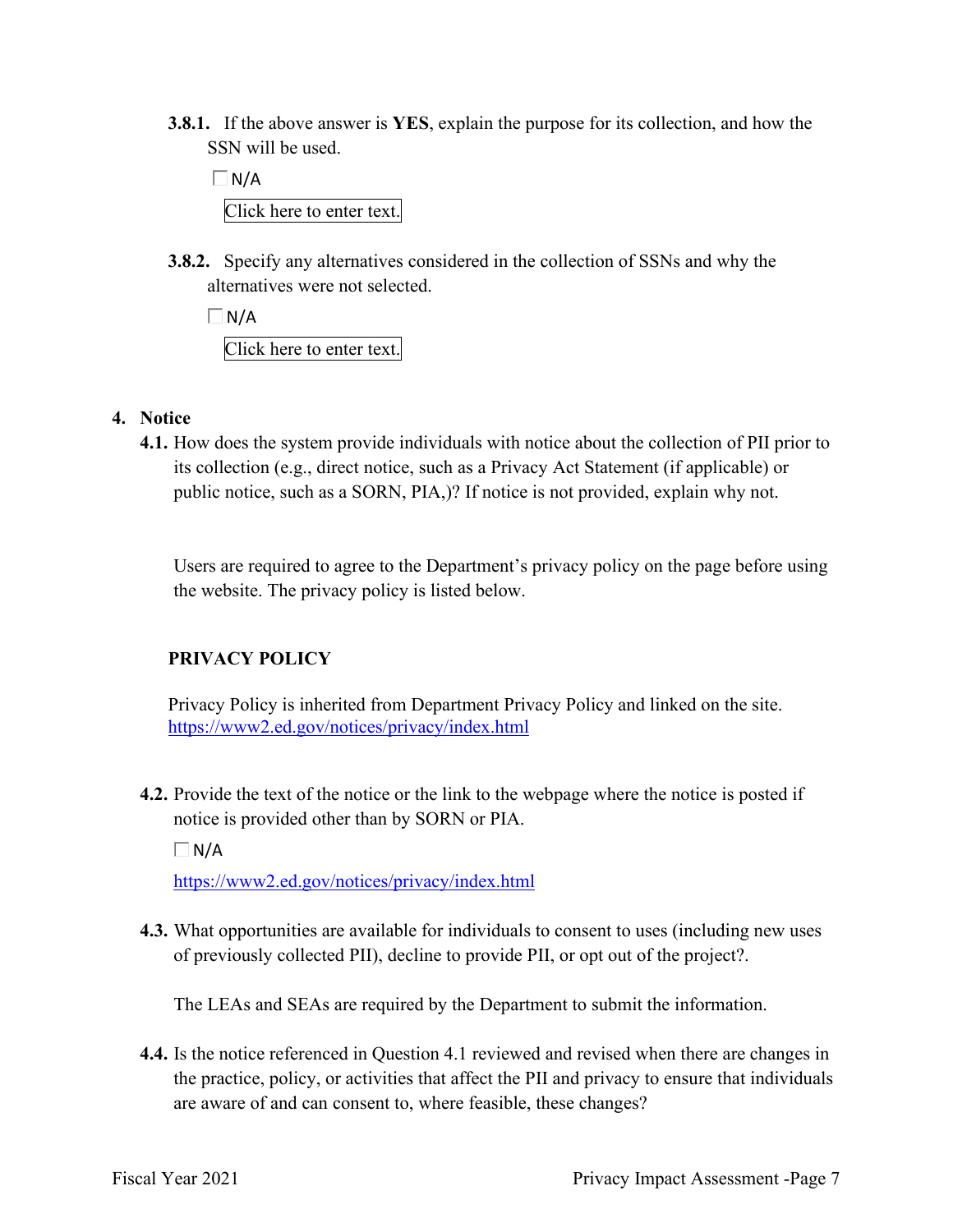Yes

### **5. Information Sharing and Disclosures**

### **Internal**

 **5.1.** Will PII be shared internally with other ED principal offices? If the answer is **NO**, please skip to Question 5.4.

No

- **5.2.** What PII will be shared and with whom?  $\overline{M}$  N/A
- organizations? **5.3.** What is the purpose for sharing the specified PII with the specified internal

 $\overline{M}$  N/A

### **External**

**5.4.** Will the PII contained in the system be shared with external entities (e.g. another agency, school district, the public, etc.)? If the answer is **NO**, please skip to Question 6.1.

No

 **5.5.** What PII will be shared and with whom? List programmatic disclosures only.<sup>4</sup> **Note: If you are sharing Social Security Numbers externally, please specify to whom and for what purpose**.

 Click here to enter text.  $\overline{M}$  N/A

**5.6.** What is the purpose for sharing the PII with the specified external entities?

 $\overline{M}$  N/A

Click here to enter text.

<sup>&</sup>lt;sup>4</sup> If this information is covered by Privacy Act System of Records Notice (SORN) please list only relevant programmatic disclosures listed under the Routine Uses section.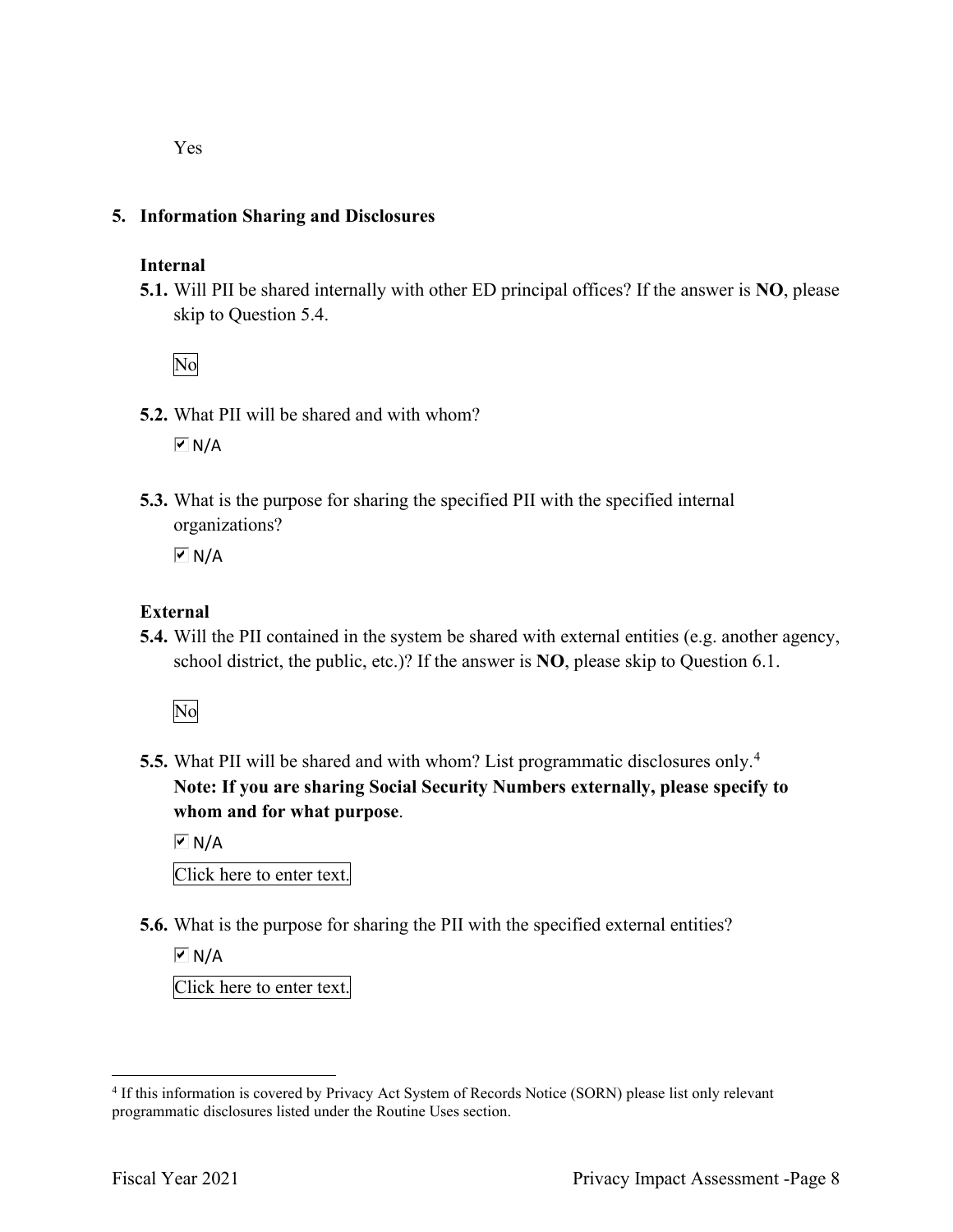**5.7.** Is the sharing with the external entities authorized?

l Click here to select.  $\overline{M}$  N/A

**5.8.** Is the system able to provide and retain an account of any disclosures made and make it available upon request?

 $\overline{M}$  N/A

Click here to select.

 **5.9.** How is the PII shared with the external entity (e.g. email, computer match, encrypted line, etc.)?

 $\overline{M}$  N/A

Click here to enter text.

**5.10.** Is the sharing pursuant to a Computer Matching Agreement (CMA), Memorandum of Understanding (MOU), or other type of approved sharing agreement with another agency?

 Click here to select.  $\overline{M}$  N/A

**5.11.** Does the project place limitation on re-disclosure?

 $\overline{\triangleright}$  N/A

Click here to select.

### **6. Redress**

**6.1.** What are the procedures that allow individuals to access their own information?

 SEA and LEA POCs have access to their profiles, which include first name, last name, email address and organization name.

**6.2.** What procedures are in place to allow the subject individual to correct inaccurate or erroneous information?

Users must contact technical support to make changes to the information they provided.

**6.3.** How does the project notify individuals about the procedures for correcting their information?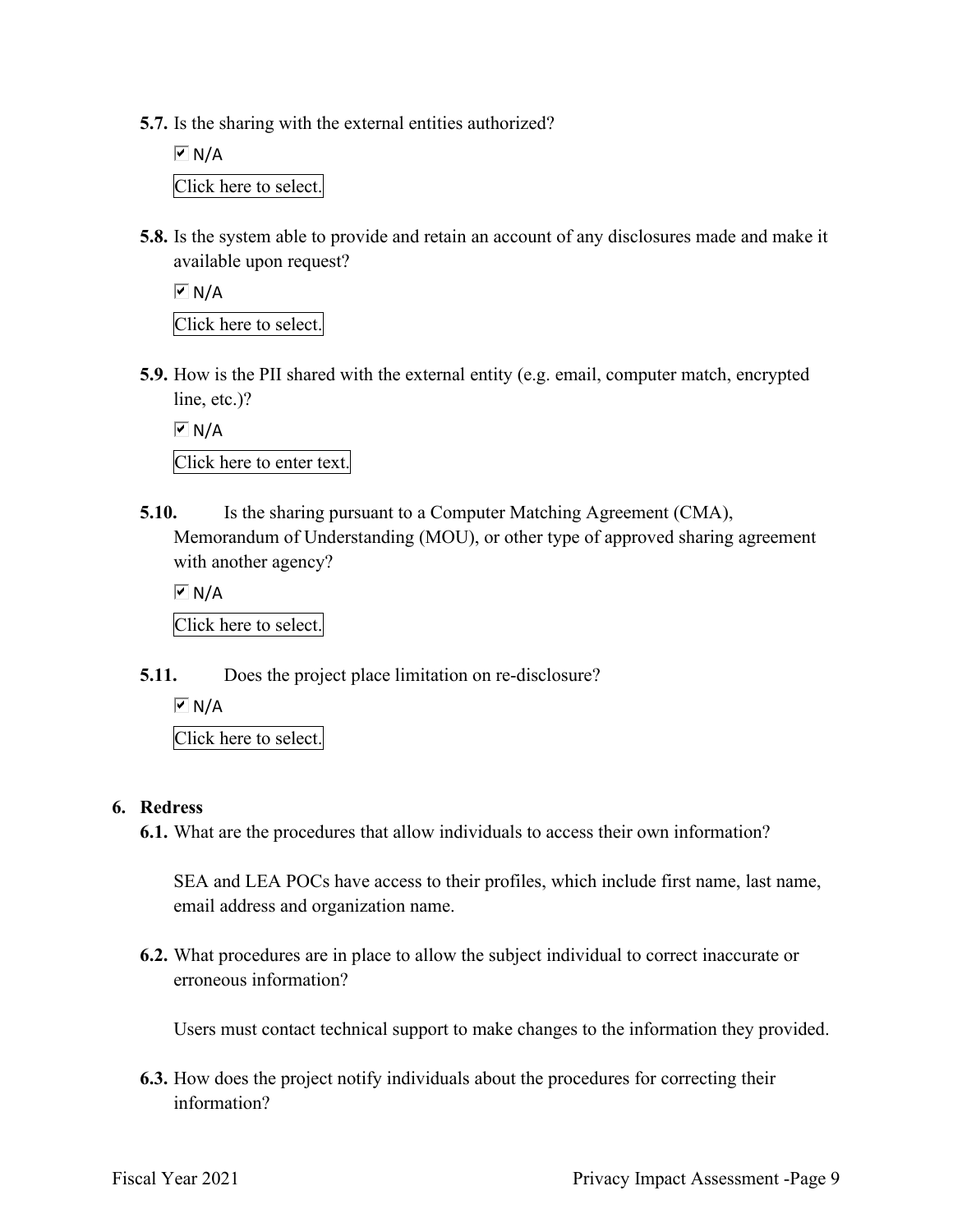support is provided on the website. Guidance for correcting information is provided on the website. Contact information for

### *7.* **Safeguards**

### *If you are unsure which safeguards will apply, please consult with your ISSO.*

 system and build privacy extensions to the extent feasible? **7.1.** Does the principal office work with their CSO/ISSO to build privacy & security into the



**7.2.** Is an Authority to Operate (ATO) required?



**7.3.** Under NIST FIPS Pub. 199, what is the security categorization of the system: **Low, Moderate, or High?** 

 $\Box$ N/A Low

**7.4.** What administrative, technical, and physical safeguards are in place to protect the information?

T4PA access is only available to authorized users. User access is managed T4PA Center program office. T4PA only supports communication using the the latest secured Transport Layer Security protocols. The system is independent; it does not collect data from other systems or share data with other systems. All personnel working with T4PA have to agree to established rules of behavior. Personnel in system administration and support roles must complete personnel background screening and complete additional training including role-based, incident response, and disaster recovery training.

Physical security is inherited and maintained by the AWS GovCloud. T4PA technical and administrative controls comply with the Federal Information Security Modernization Act requirements and with National Institute of Standards and Technology standards.

 security requirements and procedures as required by Federal law and policy? **7.5.** Is the information in the system appropriately secured in accordance with the IT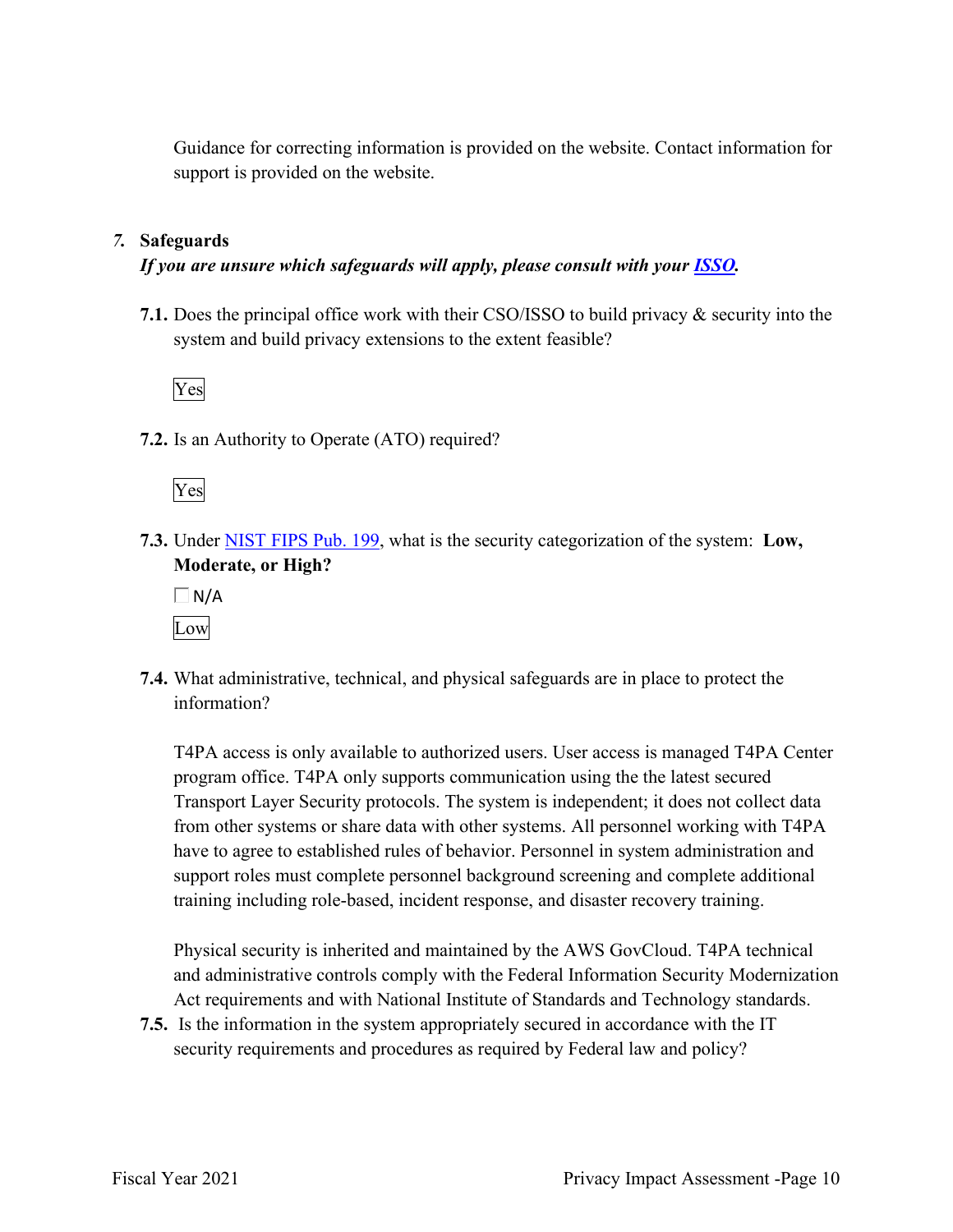Yes

**7.6.** Has a risk assessment been conducted where appropriate security controls to protect against that risk have been identified and implemented?



 ensure the security controls continue to work properly at safeguarding the PII. **7.7.** Please describe any monitoring, testing or evaluation conducted on a regular basis to

The system undergoes monthly scans and annual security assessment reviews, and is continuously monitored using endpoint protection tools.

### **8. Auditing and Accountability`**

 **8.1.** How does the system owner assess and ensure that the PII is used in accordance with stated practices in this PIA?

 this process, a variety of controls are assessed by an independent assessor to ensure the The T4PA system owner ensures that the information is used following stated practices in this PIA through several methods. One method is completing the Department Risk Management Framework process and receiving an Authority to Operate (ATO). Under T4PA application and the data residing within are appropriately secured and protected. One-third of all NIST security controls are tested each year, and the entire system's security is re-evaluated regularly. The PIA is reviewed and update on an as-needed basis and at a minimum biennially. These methods ensure that the information is used within the stated practices outlined in this PIA.

 **8.2.** Does the system owner continuously monitor and audit the privacy controls to ensure effective implementation?

Yes

 mitigated? **8.3.** What are the privacy risks associated with this system and how are those risks

This PIA details the privacy controls and safeguards implemented for this system in order to mitigate privacy risk. These controls and safeguards work to protect the data from privacy threats and mitigate the risks to the data. Additionally, privacy risks have been reduced by only collecting the minimum PII necessary and by not collecting any sensitive PII.